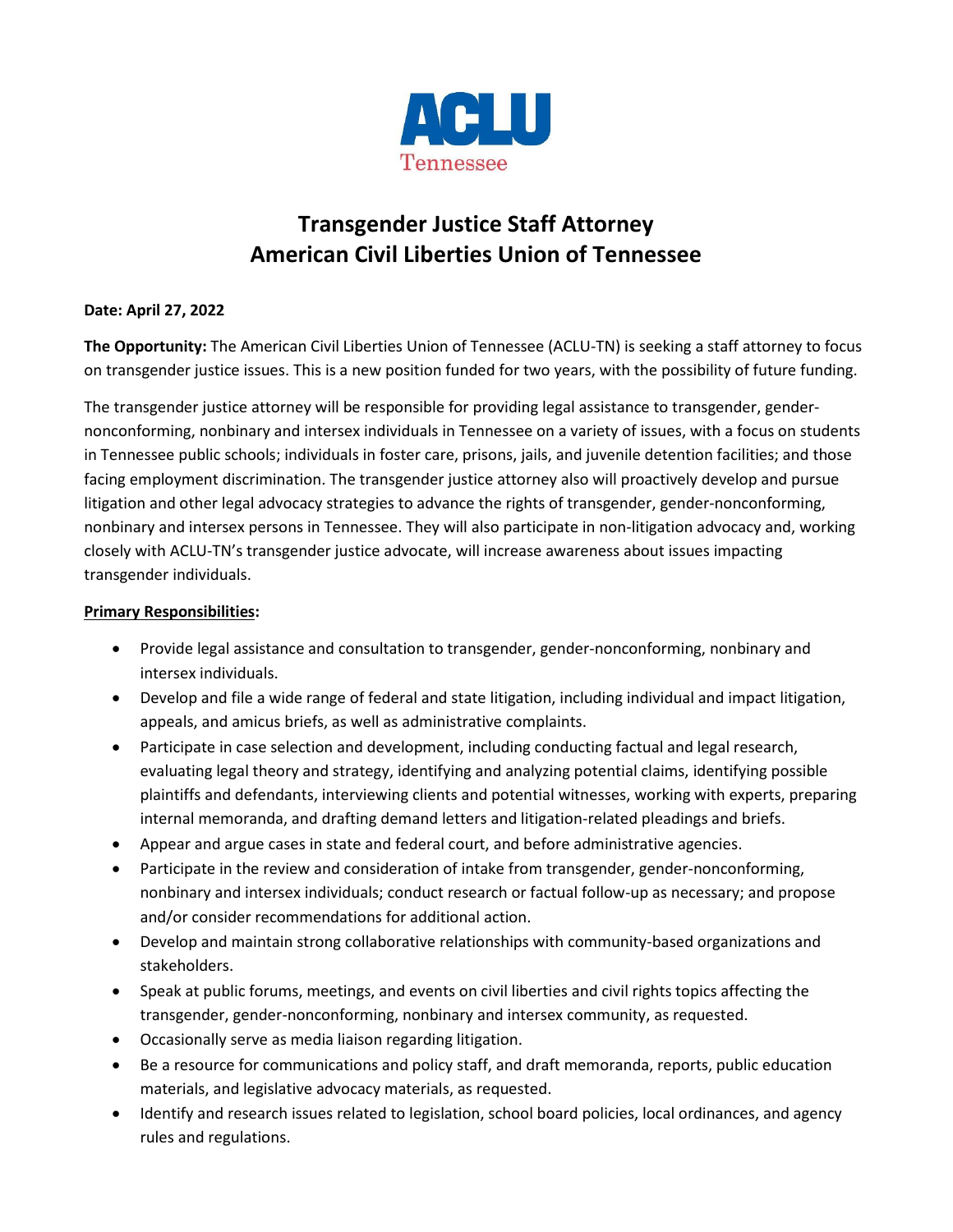• Draft memoranda and/or advocacy letters and provide public comment and testimony, as requested.

#### **Minimum Requirements:**

- J.D. from an accredited law school with excellent academic achievement.
- Three years experience in civil litigation.
- Admission to the Tennessee Bar or eligibility to immediately apply for admission to the Tennessee Bar.
- Substantive knowledge and understanding of the issues impacting the transgender, gendernonconforming, nonbinary and intersex community.
- Experience litigating cases in federal and/or state courts.
- Excellent communication, research and writing skills.
- Demonstrated ability to work collaboratively on a variety of projects with attorneys, non-legal staff, and in coalition with partner organizations.
- Demonstrated skills in working independently, collaboratively, and under pressure.
- Willingness and availability to work beyond the normal workday, on weekends, holidays, and/or more than 40 hours a week, as necessary.
- Willingness and ability to travel throughout Tennessee, and occasionally to other states for conferences and training.
- Familiarity with office technology and information systems, including databases, case management software, digital legal research sources, online communications, and word processing.

## **Qualifications:**

- Commitment to the mission and values of the ACLU of Tennessee, racial equity and civil rights issues, and an understanding that these issues are central to overall protection of civil liberties.
- Commitment to diversity, equity, inclusion and belonging; a personal approach that values the individual and respects differences of race, ethnicity, national origin, age, gender, sexual orientation, gender identity, religion, ability and socioeconomic circumstance; and the ability to work with diverse individuals within the organization and broader community.
- Ability to work effectively and professionally with clients, other counsel, volunteers, and staff, and a commitment to the highest ethical standards.
- Ability to provide clear direction, set priorities, meet deadlines, and hold staff accountable to deadlines on concurrent projects in a fast-paced, occasionally stressful environment.
- Ability to provide meaningful and critical feedback on planning and execution of programs.
- Strong self-motivation and ability to work independently and take initiative.
- Excellent writing, research, analytical, and verbal communication skills.
- Ability to work competently and effectively under pressure.
- Ability to think critically and solve complex problems.
- Strong interpersonal skills and willingness to work cooperatively on a variety of projects with other staff members, cooperating attorneys, and diverse organizations and coalitions.

#### **Personal Characteristics:**

Ideally, the successful candidate will be: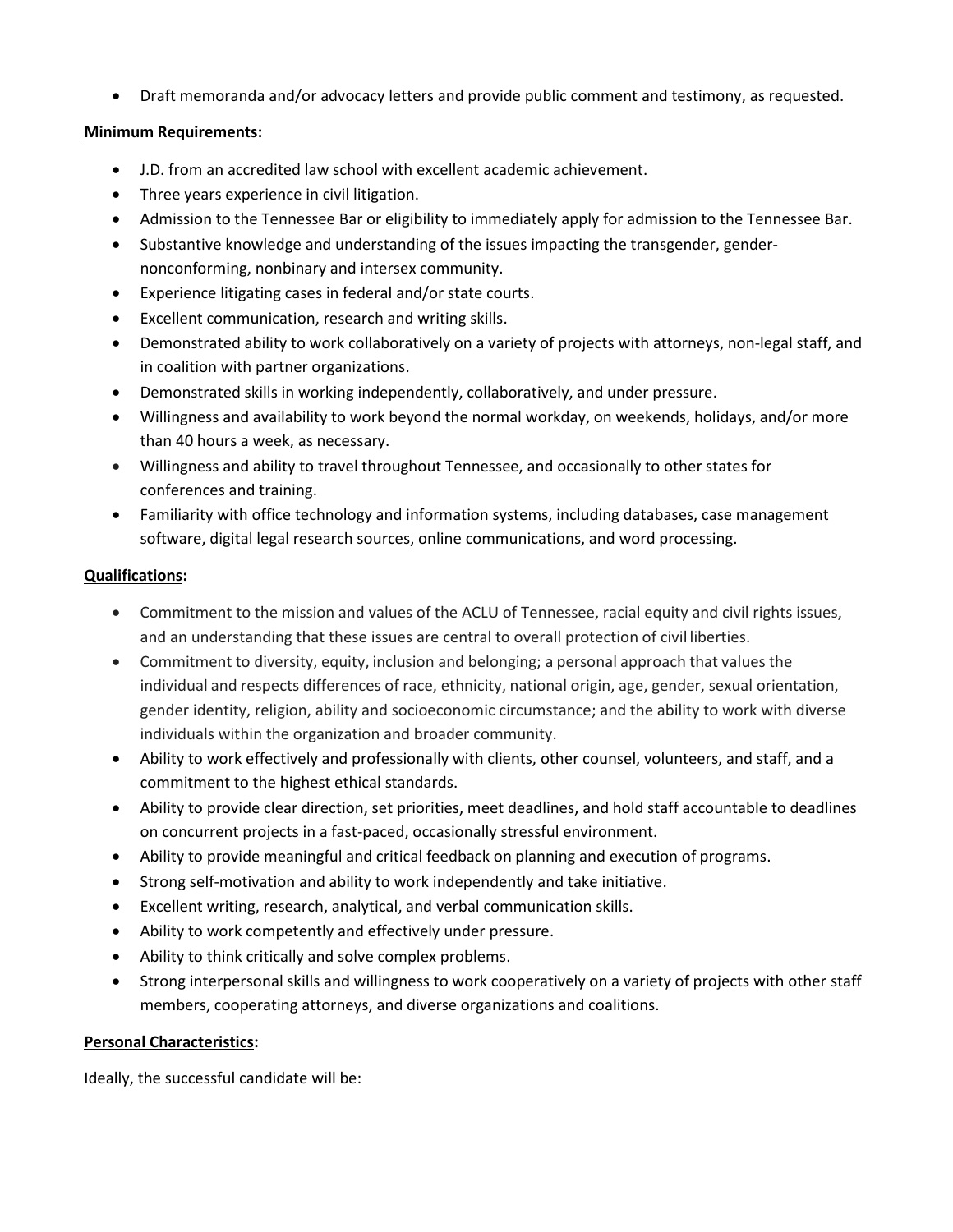- Personally committed to advancing ACLU-TN's values, mission, goals, and programs, and understanding of the range of civil liberties issues and their implications, with preference for those with lived experience with these issues.
- Flexible, well-organized, reliable, creative, and energetic.
- Able to handle and prioritize multiple activities and responsibilities.
- Absolutely committed to the highest ethical and professional standards.
- A team player who is comfortable working in a small, tight-knit office environment.

## **Supervision:**

The transgender justice attorney is a member of the legal team and will be supervised by the legal director. The transgender justice attorney also may work on assignments with other ACLU-TN teams.

This position will be based in Nashville, Tennessee. Staff are currently working remotely with the expectation to return to in-office work.

## **Compensation**:

Salary between the range of \$62,000 - \$71,000, based on experience. Excellent benefits offered, including 100% employer-paid comprehensive health insurance; dental, life, accidental and disability insurance; defined contribution plan (401K); vacation, sick and holiday leave. This is a two-year funded position with the possibility of future funding.

## **How to Apply**:

Please email **a single PDF titled "TJ Attorney Search – Your Name"** that includes your letter of interest, resume, professional writing sample (no longer than 3 pages) and three professional references t[o jobs@aclu-tn.org,](mailto:jobs@aclu-tn.org) with **"TJ Attorney Search—Your Name,"** in the subject line. Please indicate in your cover letter where you found the job announcement.

Applications will be reviewed on a rolling basis and will be accepted until the position is filled, at which time the position will be removed from the ACLU/ACLU-TN websites. **Position to be filled ASAP.** Qualified candidates may be asked to submit additional information, including performance samples, a law school transcript and references from people with whom they have worked in the past.

*The ACLU of Tennessee is an equal opportunity employer. We value a diverse workforce and an inclusive culture. The ACLU of Tennessee encourages applications from all qualified individuals without regard to race, color, religion, gender, sexual orientation, gender identity or expression, age, national origin, marital status, citizenship, disability, veteran status, record of arrest or conviction, or any other characteristic protected by applicable law. Black people; Indigenous people; people of color; lesbian, gay, bisexual, transgender, queer, nonbinary, gender-nonconforming and intersex people; women; people with disabilities; protected veterans; and formerly incarcerated individuals are all strongly encouraged to apply.*

*The ACLU of Tennessee makes every effort to assure that its recruitment and employment practices provide all qualified persons, including persons with disabilities, with full opportunities for employment in all positions. The ACLU of Tennessee is committed to providing reasonable accommodations for applicants with disabilities. Please do not hesitate to inquire at [jobs@aclu-tn.org](mailto:jobs@aclu-tn.org) if you believe you may need accommodations during the application or interview process.*

**About the ACLU of Tennessee –** ACLU-TN, the state affiliate of the national ACLU, is a private, non-profit, nonpartisan public interest organization. ACLU-TN's mission is to translate the promises of the Bill of Rights into